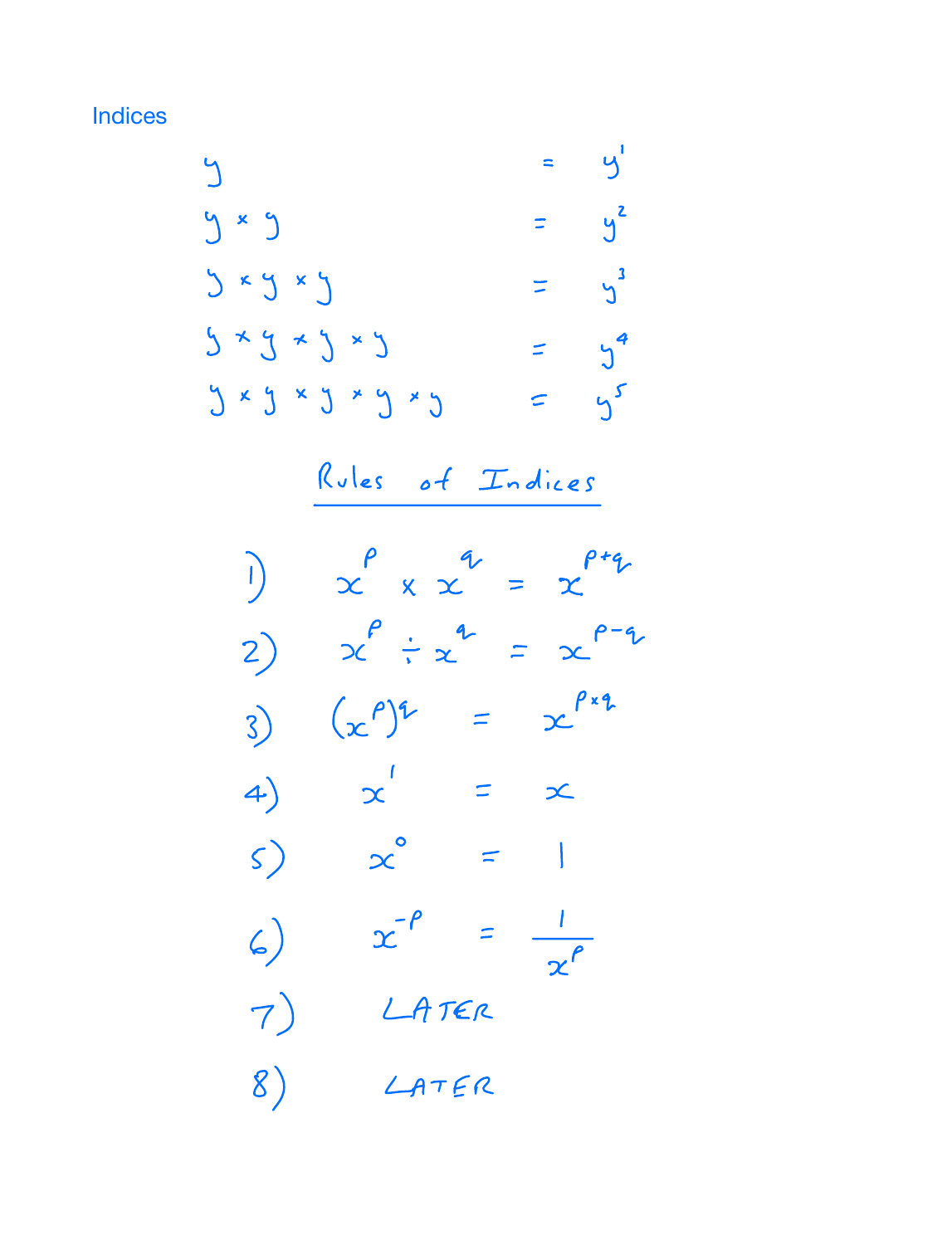Examples  $\int \int \int x x^3$  $=$   $\infty$   $5+3$  $=$   $x^8$  $z)$   $y''$   $\div y^3$  $=$   $\int_{0}^{10-3}$  $= y^2$  $3)$   $(y^4)^5$  $= 4x5$  $=$   $\sqrt[20]{ }$  $4) 7'$  $= 7$  $5)$  6°  $=$   $\vert$  $6) 4^{-2}$  $\equiv$  $\frac{1}{4^2} = \frac{1}{16}$ 

Exercise

 $\int \int x \, y^2$  $= 5^{5+5} = 9^{10}$  $\mathbf{r}$  $2)$   $y'' \div y''$  $y = y$ 3)  $(y^2)^3$  $=$   $\int^{2k3}$  $=5$  $4)$  9'  $= 9$  $5)$  9°  $\equiv$  |  $=$   $\frac{l}{q^2}$  =  $\frac{l}{8!}$  $6)$  $-9^{-2}$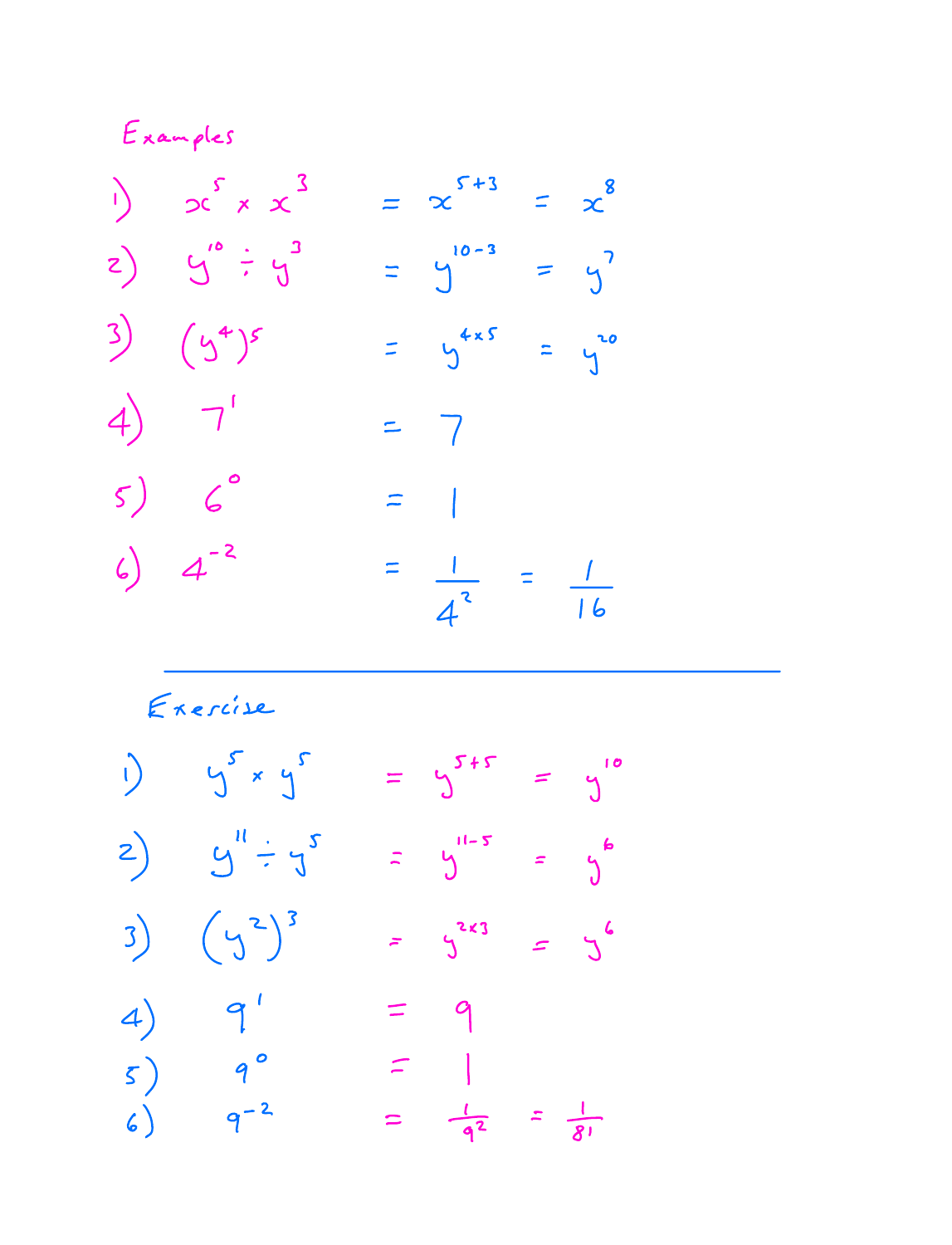7) 
$$
x^{5} \times x = x^{6}
$$
  
\n8)  $x^{7} \div x = x^{6}$   
\n9)  $(x^{3})^{3} = x^{3 \times 3} = x^{9}$   
\n10)  $4^{1} = 4$   
\n11)  $3^{0} = 1$   
\n12)  $2^{-3} = \frac{1}{2^{3}} = \frac{1}{8}$ 

Further Examples

$$
2x3 \times 5x4 = 2 \times x3 \times 5 \times x4
$$
  
= 2 \times 5 \times x<sup>3</sup> \times x<sup>4</sup>  
= 10x<sup>7</sup>

$$
\int \text{Trick question in exams}
$$
\n
$$
3x^3 \times 5x^5 = 15x^8
$$

 $3)$   $10 x'$  $\sum x^3$  $2 x^4$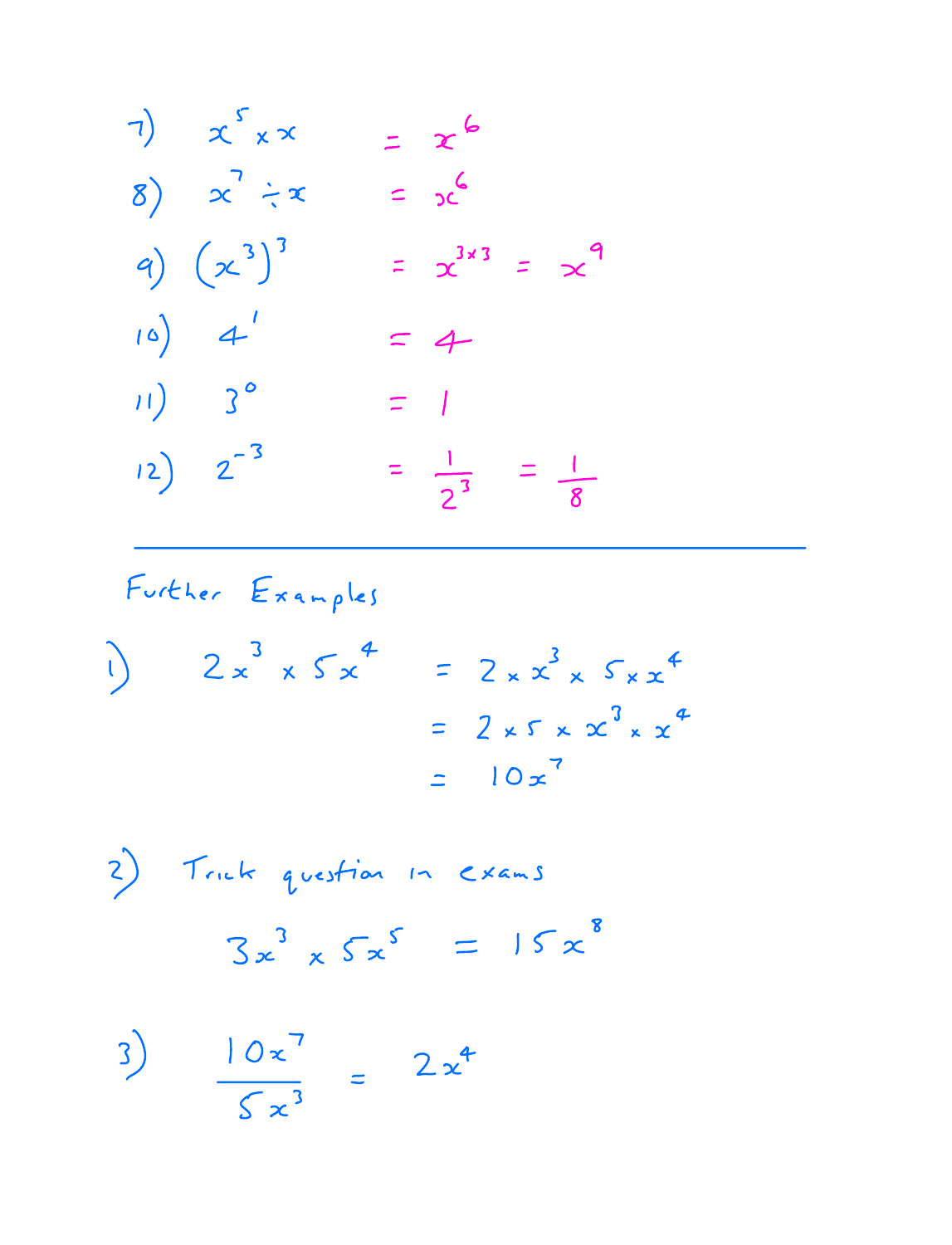$$
4) \text{Twick} \quad \text{question in} \quad \text{examples}
$$
\n
$$
\frac{20x^{10}}{2x^{2}} = 10x^{18}
$$

$$
\begin{array}{rcl} (5) & (3x^2)^3 & = & 3x^2 \times 3x^2 \times 3x^2 \\ & = & 27x^6 \end{array}
$$

$$
6) Truek = 4 \text{cestim in extra}
$$
\n
$$
(2x^2)^5 = 32x^{10}
$$

Exercise

$$
\int 3x^4 \times 2x^5 = 6x^9
$$

$$
\frac{8x^7}{2x^2} = 4x^5
$$

$$
3)\qquad \left(2 x^5\right)^3 \qquad = 8x^{\prime 5}
$$

4) 
$$
4x^{3} \times 3x^{2} = 12x^{5}
$$
  
5)  $20x^{8} \div 4x^{2} = 5x^{6}$